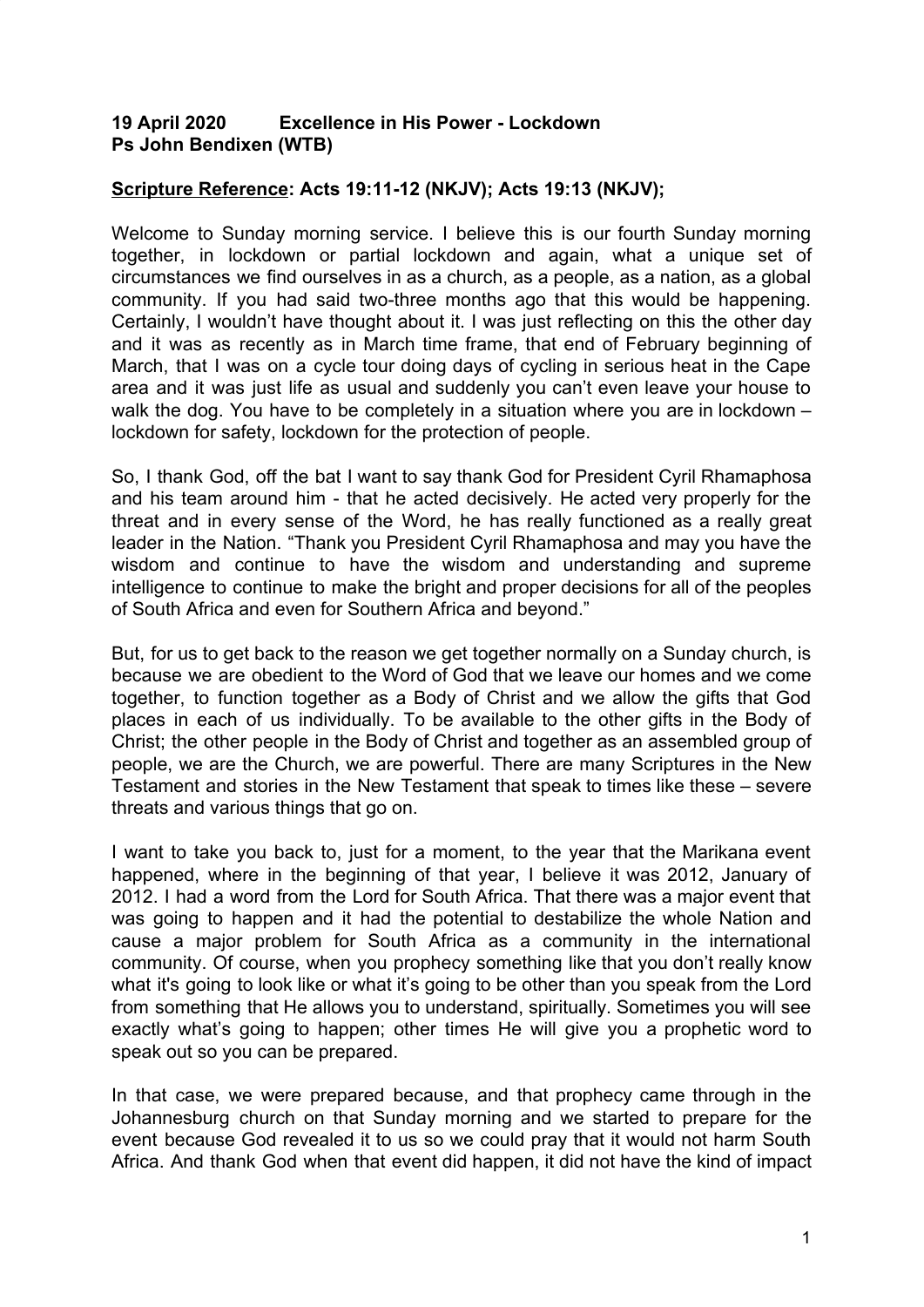that it could have had. That flashpoint could have become many flashpoints. That one group of a community of people could have boiled over to a mass civil unrest throughout the whole of South Africa. There are many things that could have happened as a result of that, that I believe our prayers prevented from happening.

Again, I want to take you back to January- February timeframe. I believe it was around 2015, where the Lord had a word through me, that *the people in Witbank, in particular, needed to get their finances ready, pay up their creditors, save their money, start to prepare themselves financially because tough times were coming.*

Well, again, I knew spiritually God had said something and wanted us to prepare for it in prayer and in other ways but financially also. And it happened to be that a month later, without my knowledge of any of that, months later – some five months later I believe – a major, major economic and employer of workers in the city went into business rescue and closed their doors and I believe it was around 5000 people lost their jobs. But it wasn't just 5000 people that stopped working; it was all of the businesses, all of the associated service providers to that company that began to suffer and as a result of that – certainly the Witbank economy and other economies had a real year or so of difficult times. Thankfully, and I thank God for this, that in every situation God has proved Himself strong to be on our part and strong for us and He's told us about these things in advance.

Then off course, as you know, in the staff meeting in December  $6<sup>th</sup>$ , I had a word from the Lord that said there is a global event that is going to happen that's going to change the way that the world does things. In my conversation with my staff members at that time I said it's going to be as big an event as Facebook has been to media – sort of like everybody social media or it's going to be almost like a Google event or a big thing where life won't be as usual afterward. It's going to fundamentally change the way we see things and the way we do things. So that was in December 6<sup>th</sup> of 2019.

Again, I didn't receive the full details of what God was going to do but God had spoken in a way. And then early in January He began to speak to me and say to me, "You need to go on and have your voice heard on as many platforms and as many times a day, three to four times a day, every day, you need to get your voice out there." And so, I just thought that this was the year for *supernatural increase* and *new open doors* or *new doors* that God was going to open. So, I had a sense that I have to pursue this because this is where God is going to bring a new door. So I started implementing that.

Thankfully I was in the right mindset; I was in the spiritual preparedness and readiness that when Corona virus happened I was ready to go with different social media platforms and television platform. I was ready to go, as a ministry we were ready to go three, four times a day, getting the voice of faith, getting the voice of hope, getting the voice of peace, getting the voice of the prophetic word that God had given us out into the airwaves.

So, that brings me to the prophetic word. The prophetic word that God gave us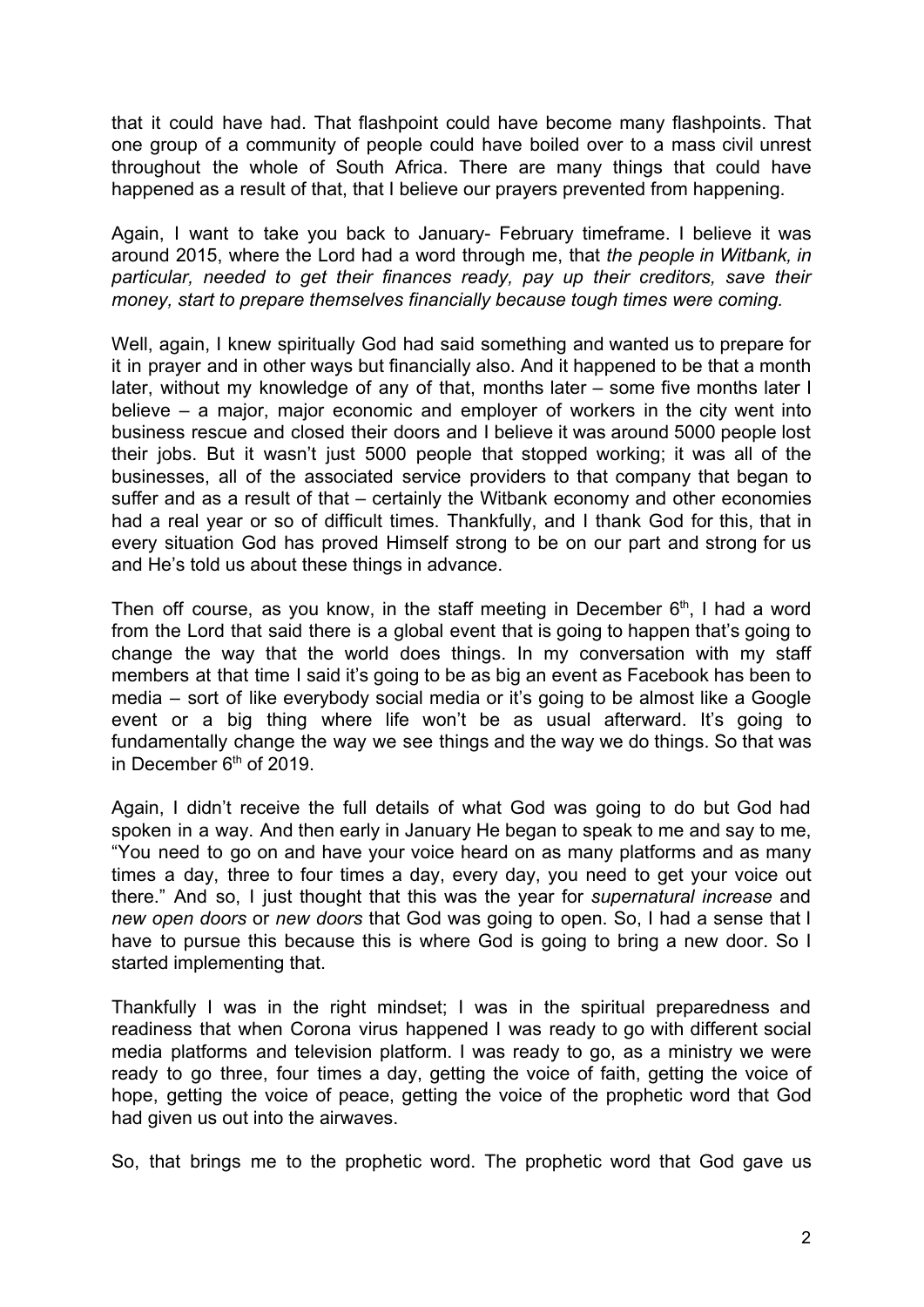through Brother Jerry for 2020 was: *God will open a new door and bring supernatural increase as never before.* Now that word may seem like so far from coming to pass because of what's happened to the economies. But notice a few things. The one thing is, and I began to minister on this, and supernatural increase is definitely in the area of finances, but it includes other areas too. It includes momentum and movement and increase, perhaps in the sphere of influence, perhaps in relationships, in the way you are able to increase capacity within your family or within a certain group of people. There are many things that you can experience supernatural increase and new doors can open for you.

Sometime after Brother Jerry brought this word, he brought a word that he had received from Brother Oral Roberts many, many years ago. He openly spoke about it and he talked about the point of contact and he said, "When you sow a seed (and this is what Brother Oral Roberts had taught him), when you sow a seed and mix it with faith, your faith reaches supreme expression."

When you sow a seed and mix it with faith your faith reaches supreme expression. Now that was in him talking about the point of contact. So I want to just stay with the prophetic word for a moment. I want to say this, there are many people, there are many voices, many preachers and many of them have got large platforms and influential platforms, and they will have lots to say about what their perception, their revelation from God, what their interpretation of the Word of God has to say about this time.

For Pastor Sharon and I, we have refrained as much as possible from giving an interpretation of what is happening about this time, and neither do I want to say because I have obviously received prophetic words that have been spoken that shows, that are proven on record that God has spoken through me prophetically about events that would occur in the times ahead. That for me to say, my prophetic voice is a proven authentic prophetic voice. I could use that as a platform to prophesy and make as part of the prophetic voice, and the anointing, I could make many claims, I could have many people hear what I have to say. I say that because, it's important for us to stick with the prophetic voices that God has already placed in our lives, that we are already connected with relationally, that we already have a part of the spiritual legacy with.

It's important for us to be focusing on those prophetic words and not every prophetic voice, and not everybody's voice that wants to prophesy that has a platform. So I mean this as sincerely as I can, Heritage of Faith people. I mean this as strongly as I can. It's important for us that it doesn't matter if there is a big named preacher, preaching in a big church service, or has a large congregation and now is speaking to an open empty auditorium. Or maybe they have resorted as I am doing to communicating mostly through digital media and or maybe television media. It doesn't matter what level of influence they have or how far their voice can go, how big their voice is, how many people follow what their voice is. It's important for you to know who your shepherd is and who the people are that you are connected with, because in that conversation, in those moments, you can be sure that God has got us covered.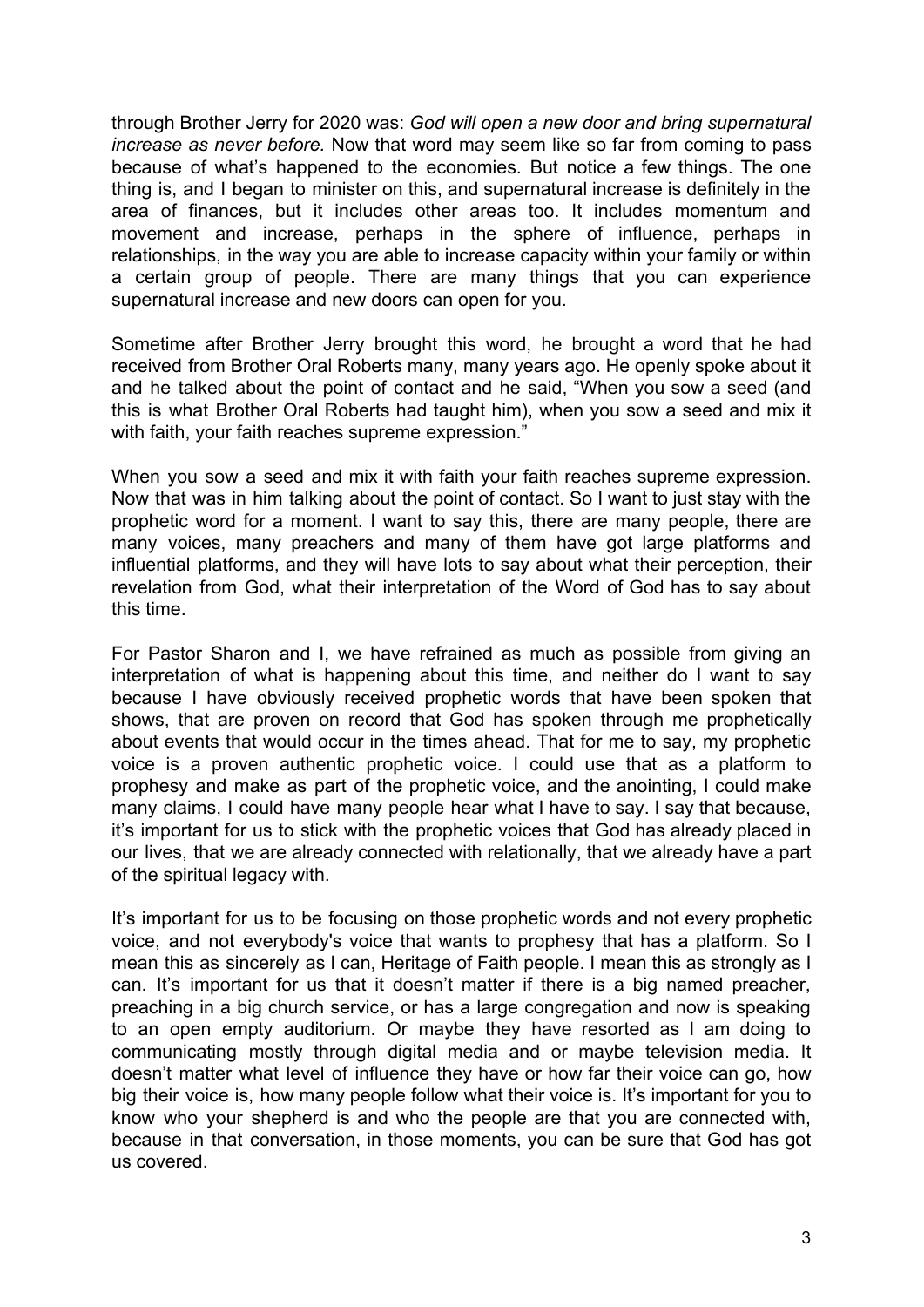For me and my household I am connected to the household of faith. I am connected to Doctor Jerry Savelle. I am connected to who he is connected to Brother Kenneth Copeland. I am connected to those people that surround him very closely, but primarily, where I am connected, is I want to hear what Brother Jerry has to say, because that's the man that God has placed in our lives for us to be connected with. And his words have been that God gave him, that *2020 will be a year where new doors will be opened and we will experience supernatural increase like never before.* Stick to that word, hold onto that word, it doesn't matter what everybody else is saying. Some people are talking about their prophetic revelations of the end times, how this is a sign of the end times, and how this is significant to the church in this way and that way and that way. Well, in the timetable of God it may be so, but Jesus even said He does not know the time and the hour that the Father is going to do certain things. I would urge you and encourage you not to be distracted by all the kinds of voices and the many things that are being spoken.

Firstly, the bad news and the discouraging news about how the virus is spreading and how our economies are going to struggle and how this thing, you know? Those might be facts that are happening. It might be a reality in the world that we are experiencing right now but it is important for us to stay strong in the Word, stay strong in spirit, stay strong in the joy of the Lord, because we, connected to the Word, connected to the body of Christ, that are tithers, that are faithful people in the church, we can expect the protection of God, we can expect the blessing of God and we can expect the divine favour of God to operate for us no matter where and no matter what.

And so when he came and gave that Word, the next thing that he received a word from Brother Roberts was a point of contact. So while we've been in lockdown, I took an opportunity to watch a clip by Brother Richard Roberts where he preaches the message on the point of contact and pretty soon after that I watched another clip where a young boy that had been afflicted by polio and his legs were damaged and his walk was damaged and Brother Oral Roberts took him into his arms and held him in his arms. And he began to pray for his legs and right there on that video clip, obviously, it was in black and white in a tent meeting, right there in that video clip, the compassion of God was all over Brother Oral Robert. While he was praying for this boy, I think he must have been around ten years old, and the power of God came into that little boy's body and right in front of the audience and on the video clip, the power of God touched that little boy to the point where, he got off Brother Oral Robert's knees, he put him on the ground and he started to walk when he couldn't walk unassisted before. There were things that he did in front of the audience that he couldn't do before. God supernaturally touched that boy's life and healed him when no medical science at that point could help him or heal him. God touched him and healed him.

I say that to you because Brother Oral Roberts was, had a burning quest and desire and call from God to bring faith and healing to the nations of the world and to peoples and what an amazing experience that was.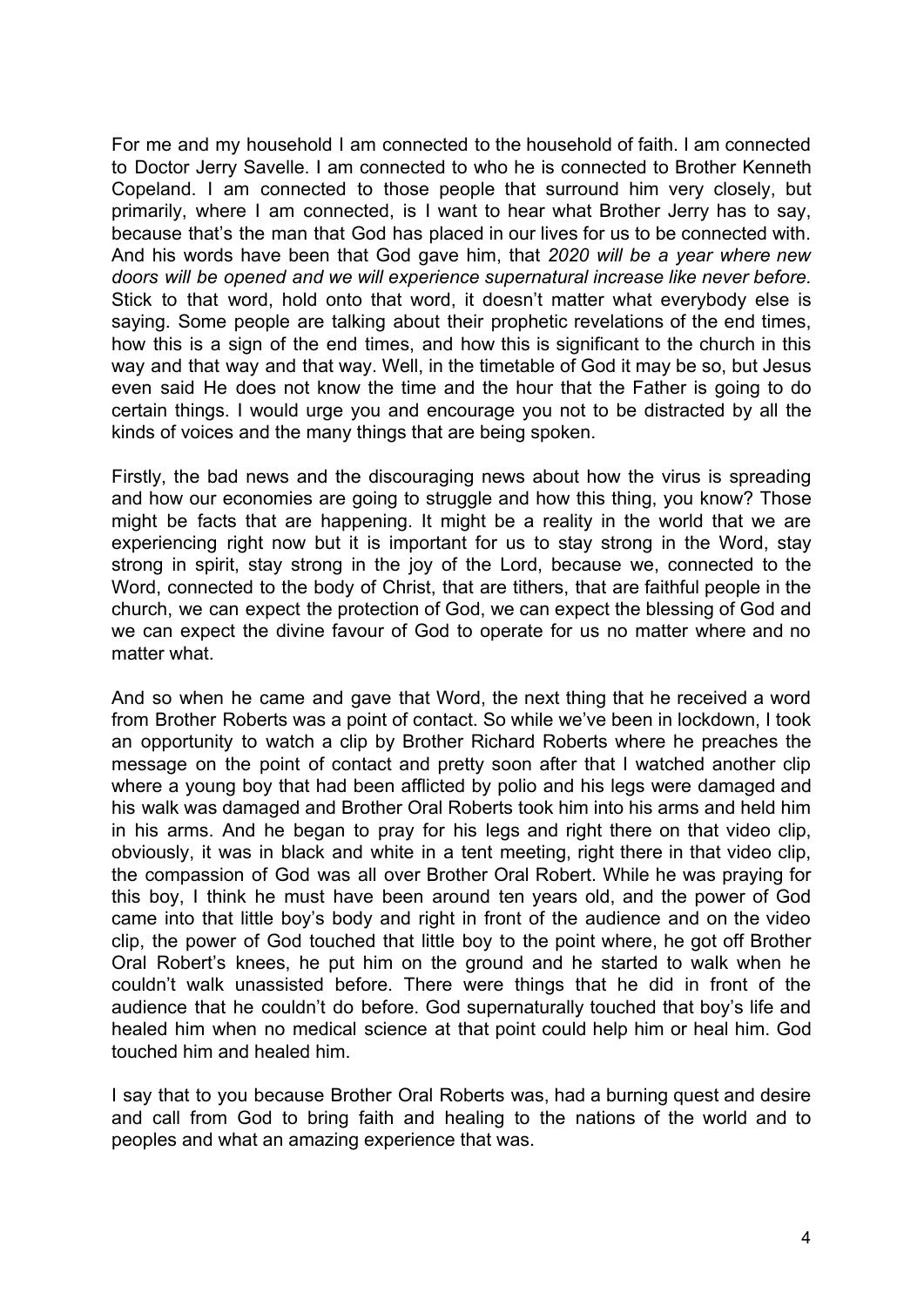Right before lockdown happened and before coronavirus really spread around the world, we received this message of the point of contact and so he was talking about sowing a seed towards your future. The point of contact is your, and this is what was said, "The point of contact is your means of directing your faith towards God. It also shows God that you truly trust Him. God will honour your point of contact. The point of contact puts the focus on God and sets the time to release your faith. Your point of contact focuses your attention on God." Hallelujah.

It also gives you something to hold on to when doubt and unbelief tries to overwhelm you. So you need to learn to cling to your faith through the point of contact. So, at that point in time, Brother Jerry laid hands on a hanky and we took that hanky and put that hanky on many cloths that were handed out to people in a set of services that we had and people sowed their seed, their financial seed as a point of contact.

In Acts chapter 19 verse 11, the bible says this. **<sup>11</sup> Now God worked unusual miracles by the hands of Paul, <sup>12</sup> so that even handkerchiefs or aprons were brought from his body to the sick, and the diseases left them and the evil spirits went out of them. (Acts 19:11-12 NKJV).** And so, just if I have read that again to you. I think that is a very powerful scripture.

**<sup>11</sup> Now God worked unusual miracles by the hands of Paul, <sup>12</sup> so that even handkerchiefs or aprons were brought from his body to the sick, and the diseases left them and the evil spirits went out of them. (Acts 19:11-12 NKJV).** I was led of the Lord today, to lead you in this conversation, number one, Don't listen to voices around you, because the next scripture says, **<sup>13</sup> Then some of the itinerant Jewish exorcists took it upon themselves to call** on **the name of the Lord Jesus over those who had evil spirits saying, "We exorcise you by the Jesus, whom Paul preaches." Acts 19:13 (NKJV).** Then, of course, some people did that and some demon spirits actually attacked them.

I am saying there are people that will hear what's going on in the church, they will hear what's going on in the world, they will hear some preachers preaching they will repeat phrases, they will repeat words. And they might be in different places, from different influencers, from different spaces. It's important for you to stay connected relationally, divinely connected to the places where God has brought you to this point, and listen to the voices that are coming to you from this point because this is where God has already established divine connections and divine voices. Messengers sent from God to speak to you so that you can walk in deliverance and you can walk free.

It is important that in these times right now, that we shut out the voices of bad news, I don't say, "Put your head in the sand like an ostrich and hear nothing." Obviously there are some things we have got to remain connected to, in terms of just our daily operations but at the same time don't receive bad news into yourself. Don't receive bad economic news into yourself, receive good news, receive hope, receive peace, receive joy. I felt led of the Holy Spirit to say these things to you today because there are many people that are going to have a lot to say about this.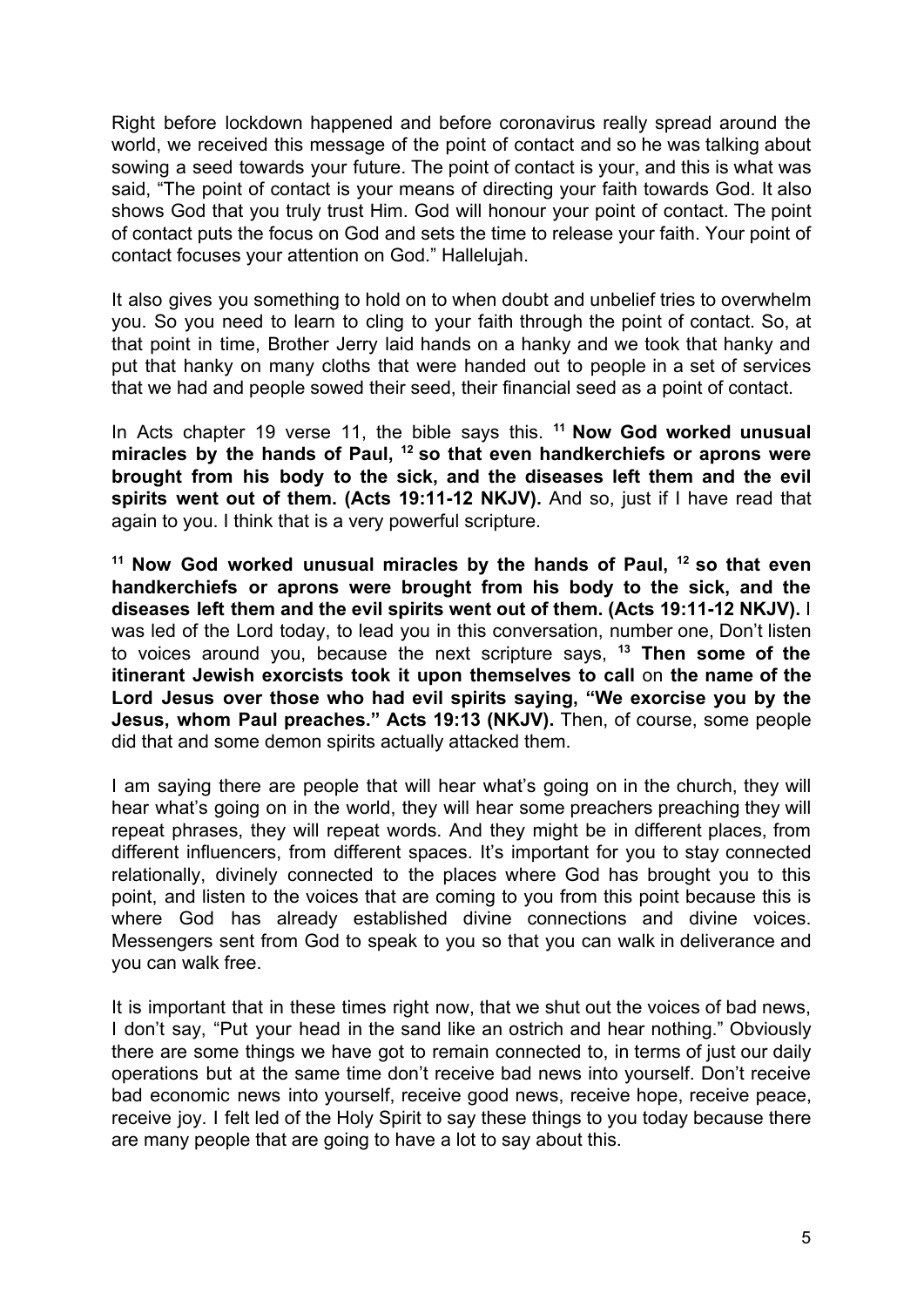I have found even in my own self there is a tendency to become introspective perhaps, I'm using this word in its broadest sense, philosophical, but I don't want to use the word 'philosophical' in terms of philosophies but rather meditational, thoughtful and about what are you doing with your life, what are you doing with your time, where is your future productivity going to be, what is your assignment, what is your calling, I haven't achieved as much as I wanted to or I have put so much work into this part of my life and now suddenly with this change everything has turned upside down, and I don't know what my future is going to look like.

There is so certainly enough time during this lockdown period for you to begin to listen to your own voice, your own head, your own inward emotions and to begin to put things into motion and to begin to think about things and to say things and plan things and talk about things that are momentarily stimulated only for you to get out of lockdown and somewhere down the line and find out, jho that was a really challenging period and I became way too introspective about it. Number one, don't even listen to the voice of your soul about your past and about where you're at, at the moment and whether you got what it takes to get out of this and or to make something significant of your future based on the fact that maybe you put 10 years, 15 years or 20 years in building something in the past that suddenly you had to shut down because of Corona virus and now when you come out of it your 20 years is worth nothing.

You got to, you have to stop your thought process from going that way, when you start thinking that way, you have got to take that thought control that thought, you have to control that thought. Cause if you don't control that thought your emotion will get involved with that thought then you will speak words, and we know that the power of life and death is in your words. So don't speak those words, on the one hand there is opportunity to make decisions right now, that say, "You know if we buy this if we go here if we make this holiday investment we can get it at really reduced prices. And so let's think about doing things that we can get better deals right now."

In some cases, there might be reasonable options to do that, but I am wanting you to be cautious from the base of where you are making these decisions. Is your base coming from a negative thought pattern. Is your base coming from a scarcity thought pattern. Is your base coming, where is your thought base coming from? Your thought base should be coming from the Word. I read you that scripture, **Now God worked unusual miracles by the hands of Paul** because I want you to see that God has already prophesied over us that in 2020 we are going to see "Supernatural increase like never before". That sounds like unusual miracles. Brother Jerry also said we should not forget about the previous year where *Marvels and wonders and extraordinary manifestations of the greatness of God is going to be seen by us.* This sounds like at the hands of Paul can I say at your hands God is going to do unusual miracles at your hands.

I want to say so that as you put the handkerchief that supernatural increased cloth that we've already prayed upon as you lay your hands, take your anointed hands from that piece of cloth lay hands on your business, lay hands on your accounts, lay hands on your family and begin to speak words of life to them, breathe life into them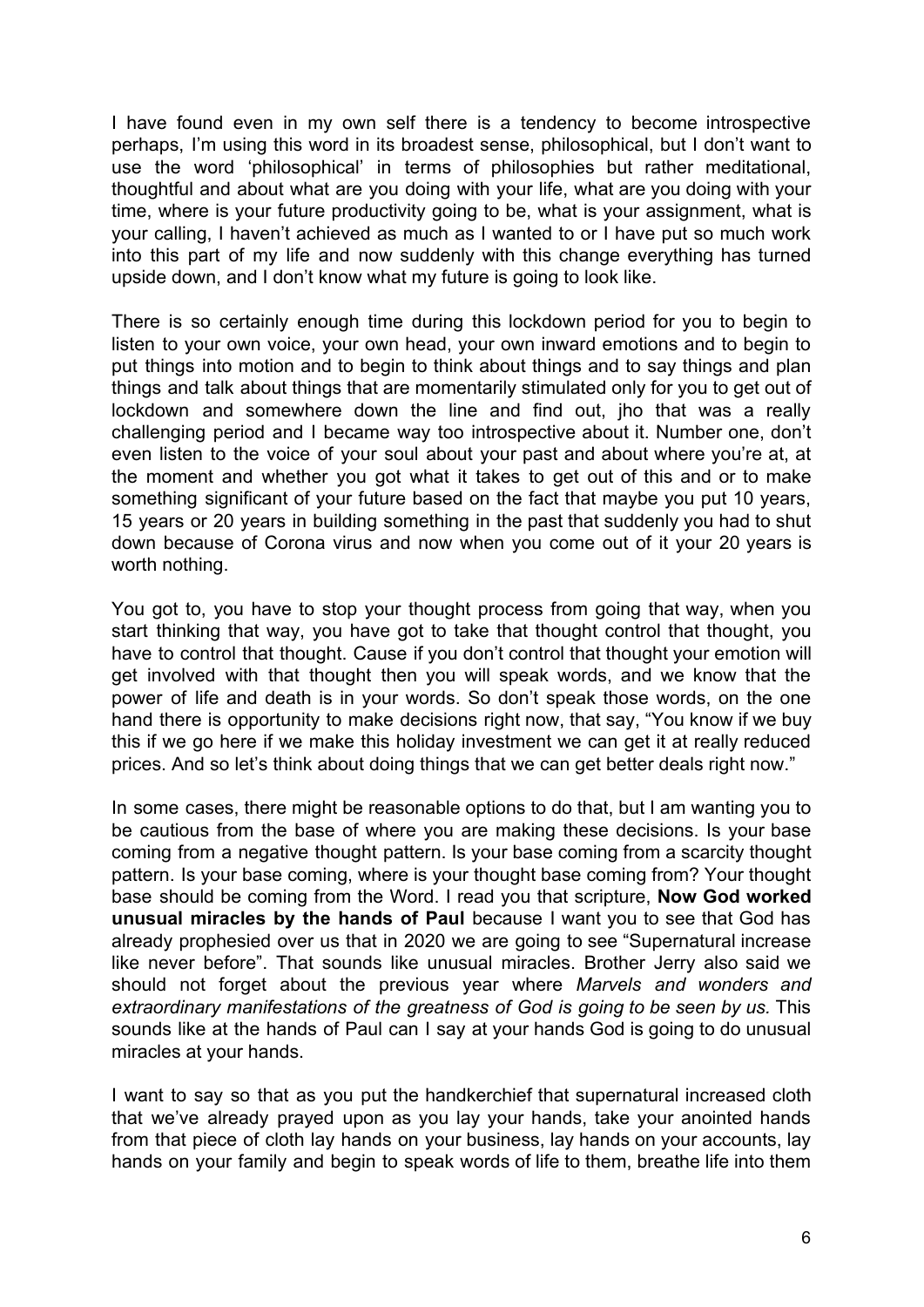breathe your future increase into them, breathe life into them. The scripture says, **<sup>12</sup> Were brought from his body to the sick, and the diseases left them and the evil spirits went out of them. (Acts 19:12 NKJV)**.

I want to say if you speak words of faith and you need to be listening to Pastor Sharon over the next coming days after you've heard this message on this morning, the Sunday morning. In the next coming days I've asked Pastor Sharon to speak again about the force of faith because her last Sunday's message was just so powerful the force of faith, is such a force that is not something you can manufacture. Just if you keep reading this passage of scripture as those Jews they called on the name of Jesus to try and rebuke demons but they were not in faith about Jesus. They thought that there was just power in the name of Jesus that they could utilize but they had no knowledge of Jesus. They were not familiar with Jesus; they were not sons of the most High God as born again servants of God. They did not have the authority to exercise themselves that way.

So, it is that if you listen to other voices that might have the same words they might say the same things they might have, they might actually be operating in the same environment and they have failures and they are unable to do what the Christians in authority are able to do. You might be able to say, "Oh, that did not happen for them, why should it happen for me." It is important for you to stay connected to where God has called you to be connected. Right now, more than anywhere else and more than any other moment. I want to close our service today by saying, the authority is in your seed.

God has already said to you, "If you are a tither you have the rights of a tither that covenant rights of a tither" where you can agree with God that whatever is holding money from you that it's rebuked. You can send ministering spirits the angels to go and fetch money for you to meet your needs. You can agree with God from the Word that windows of heaven are open and the blessing keeps pouring, keeps pouring, keeps pouring out upon you that there's not room enough for you to keep handling the blessing you've got to keep expanding."

I want you to understand that by your hands, by your words, by the authority that you carry that is submitted, that is received it is orchestrated, it's ordered by the Lord that you are with and in order scripturally and spiritually in a body, in a local church under the proper authority and mantle of the Holy Spirit as God has set out the order in the church above anything else this is the order that you must follow. Anything else might be informational but you should not receive information as fact that becomes truth, you might receive information that becomes fact but it doesn't have to become truth in your life this is the truth that you need to live in your life by and so God wants to work unusual miracles through your hands and through your words and through how you are submitted.

And in your submission you say, *I am submitted to the Most High God therefore I speak.* Pastor Sharon also spoke very strongly about *faith gives you the opportunity to be bold, in the boldness of your faith. And I come into the presence of God boldly.* This is how you do it. You are under the mantle and the banner of a word that has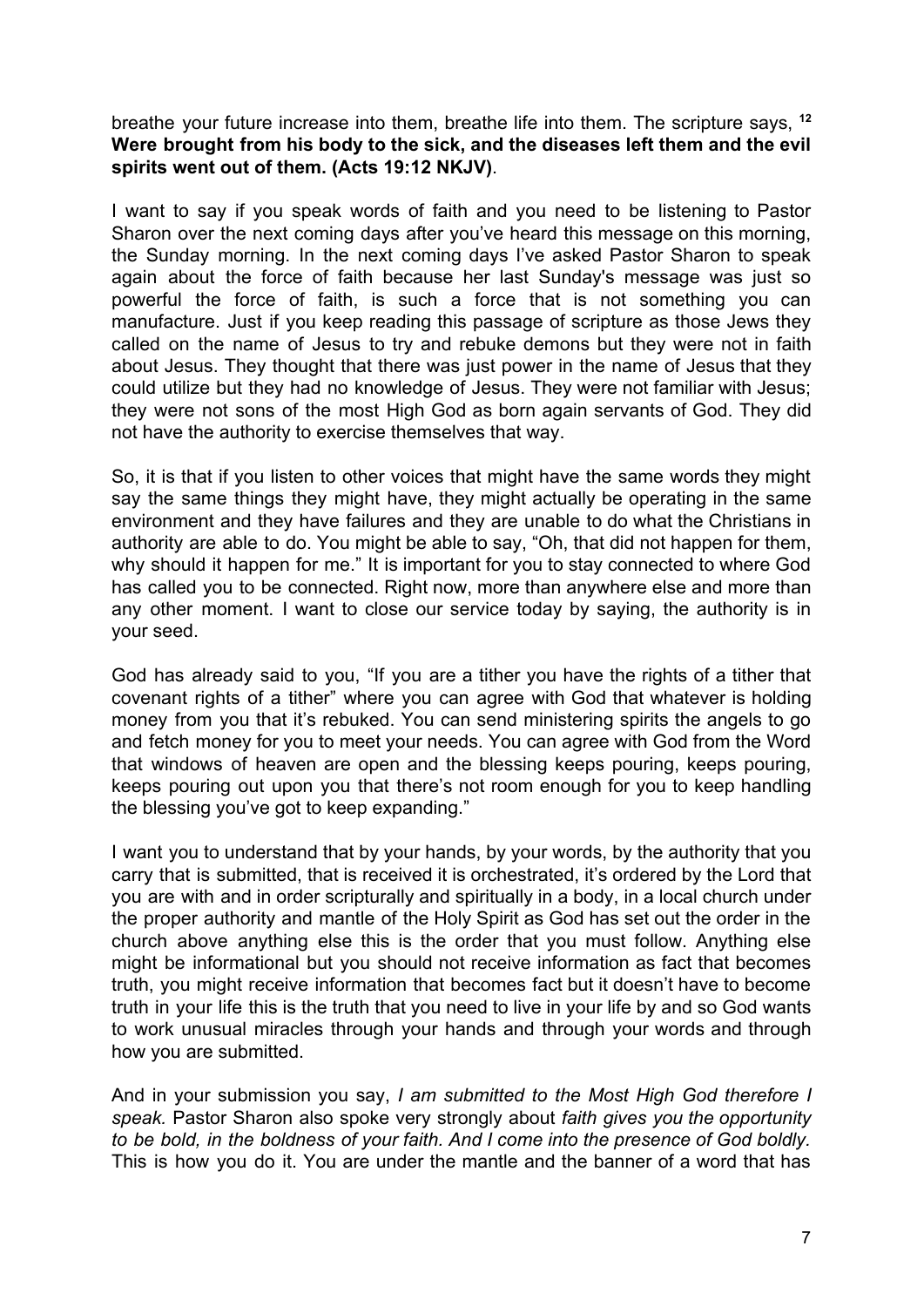been spoken. Words that God has spoken about this time, about this season. Not just through me but also through Brother Jerry Savelle. And I want to encourage you to stay connected and stay tight and stay, remain focussed on those words and let those words become the words that come out of your mouth. And say this with me today – *Father I believe that just as in the Apostle Paul's life and because of his order that was in order, I pray that You work unusual miracles by my hands, by my hands in my workplace, by my hands in my family, by my hands in my future opportunities, by my hands and by my words, and by the authority of the believer that I am submitted and tither, covenant with God.*

*I thank You that unusual events happen, unusual things happen*. Even to the point that if you need to lay hands on your own body for healing*, that I lay hands and I thank You Lord for the miracle of healing that comes into my body*. And I believe with you right now that healing power comes into your body, restoration power comes into your body. Where anything has been missing or broken, or diseased or discomforted, right now healing comes into your body, in the Name of Jesus. And you will be restored to a soundness of body and a soundness of mind, and a soundness in your soul, where you are not depressed, you are not defeated, you are not in any space where you are anxious or feeling the pressure of this current circumstance. I believe that in Jesus' Name. Will you agree with me and say, *I believe. I believe in Jesus' Name that miracles are being done for me and through me right now in the Name of Jesus. And I thank You Lord that any oppressive deemed demonic forces that come on my mind and try and create fear and doubt in me, I resist them in Jesus' Name, because I am submitted now as Your Word says I am submitted under the mighty hand of God. I am submitted into the church, I am submitted with my finances as a covenant tither. And so because I am submitted, I resist the devil and Your Word says he must flee from me. Now I command him to flee in the Name of Jesus. And the soul, my soul and mind is sound and strong and full of hope and full of joy and full of glory.*

Stay strong people, stay strong. Stay in joy. Sometimes you might wake up in the day and say, "I don't feel like being in joy, this is another day of lockdown, it's another day of struggle. It's another day." Stop that. Do not let that be your thought process. It's a moment for you to say, "This is the time when we who serve a Most High God, we are the ones that are blessed, favoured and look for the opportunities that God is opening up."

Now I close with this, finally I close with this. If you have a need, if you have a financial need, if you have a need for prayer, if you have something that you need us to assist you with, some area of your life in this circumstances, please contact us. You can contact us on, on hofmi.net, you will see the, you will see all the things on the screen through the website. There's a contact telephone number, please contact us. Send us a message. And if you are in this local church you will already know who to contact. Get hold of someone and say*,* "I'm in need of prayer, I'm in need of some, some finances that can help me get food that can help me at a very basic level to keep going." We really want to help and if you know someone around you that maybe you can't help but somebody needs help, please reach out to us and we really want to act in love and be the hands and the body of the Lord Jesus Christ in